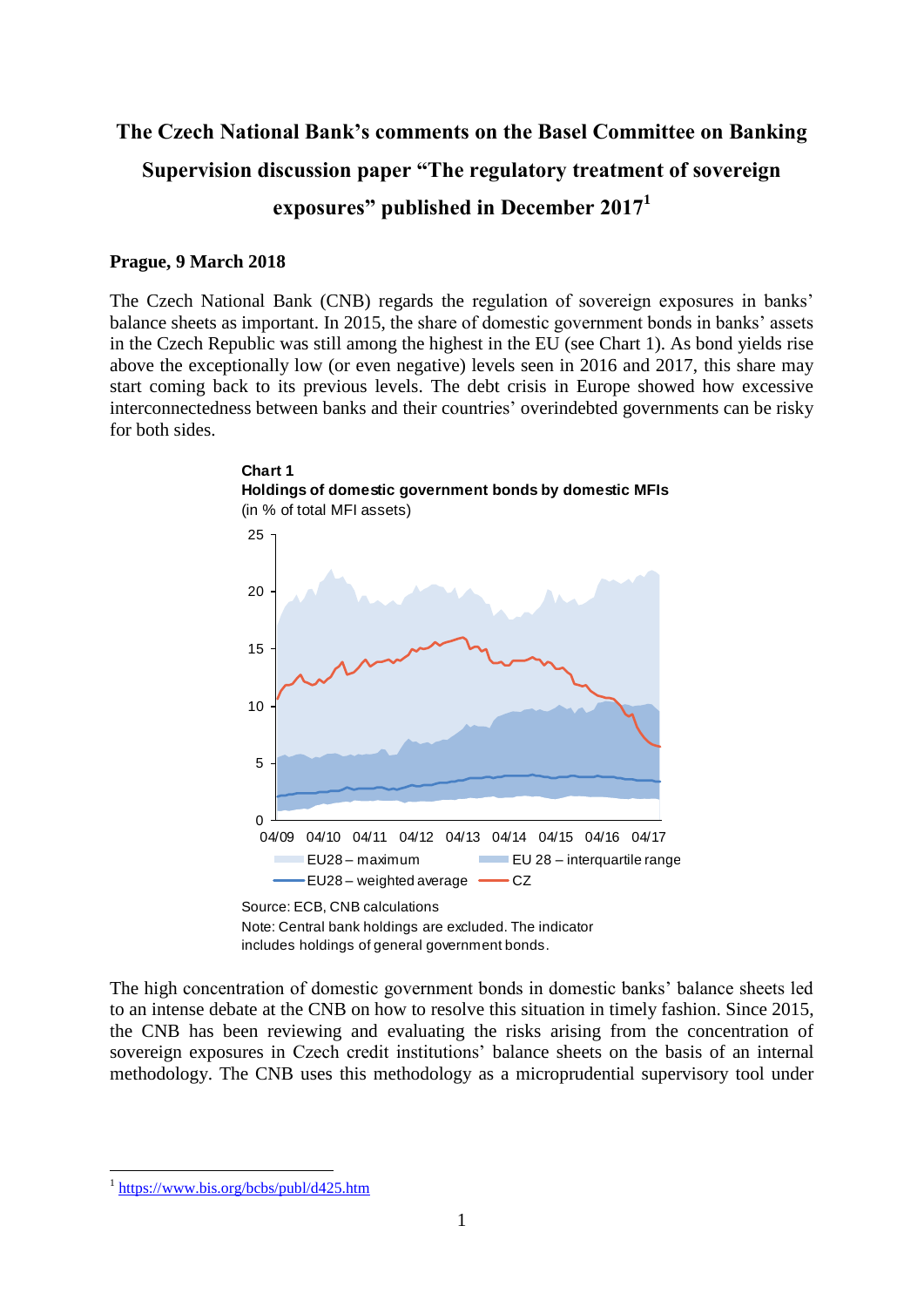Pillar  $2<sup>2</sup>$ . The tool is intended solely for managing the risk of concentration of domestic government securities. However, concentration of domestic banks' exposures to other sovereign entities cannot be ruled out going forward.<sup>3</sup> The extension of the CNB's methodology to cover other sovereign entities would require longer-term research. For these reasons, the CNB welcomes the fact that the BCBS is contemplating modifying the regulatory treatment of sovereign exposures.

The proposed regulatory changes should reflect the specific market position of sovereign exposures. The regulatory change in the area of credit risk should certainly not discriminate against particular types of jurisdictions (small vs. large states, states inside and outside currency unions, states with a large share of foreign currency debt, etc.). The risk weights should reflect the credit risk actually undertaken, which for any country is non-zero above a certain level of debt.

Given the already existing close links between banks and sovereign entities, the regulatory changes should not lead to unintended negative consequences for either banks or governments. This applies especially to the regulation of banks' large exposures to sovereign entities. Measures targeting concentration risk should be preventive so as to avoid excessive accumulation of risky sovereign exposures.

We also welcome the discussion paper, as regulation of sovereign exposures should be preceded by a detailed debate with stakeholders from the financial market and elsewhere.

The CNB's replies to selected questions from the discussion paper are provided below:

## *Q3 What are your views on the potential definition of sovereign exposures?*

We agree with the proposed classification. From an economic point of view, it makes sense to differentiate between the treatment of exposures to a central bank, a central government and other public sector entities. It also makes sense in justified cases to treat exposures to some types of regional governments and public sector entities as central government exposures. However, one should be careful to thoroughly assess whether these entities actually represent a credit risk comparable to that of the country's central government.

## *Q4 Do you agree that the definition of domestic sovereign exposures should be based on both the currency denomination of the exposure and the currency denomination of the funding? How would such a definition be operationalised in practice?*

We do not consider it necessary to take account of whether the currency of a bank's funding is the same as that of the exposure when identifying a domestic-currency exposure to central government. We regard the currency denomination of the central government exposure, not the currency of the bank's funding, as crucial (a bank manages both trading book and banking book currency risk). We believe that the currency denomination of exposures to central government (including public sector entities subject to equivalent treatment as central government) can play an important role. The central government usually collects taxes in the domestic currency. Empirical evidence indicates that there is a higher probability of the government being more selective in defaulting on foreign currency debt than on domestic

 $\frac{1}{2}$ 

[http://www.cnb.cz/en/financial\\_stability/stress\\_testing/download/methodology\\_review\\_evaluation\\_of\\_sovereign](http://www.cnb.cz/en/financial_stability/stress_testing/download/methodology_review_evaluation_of_sovereign_exposure_concentration_risk.pdf) exposure concentration risk.pdf.

<sup>&</sup>lt;sup>3</sup> A change in the sovereign portfolio could be motivated by euro adoption or the conversion of some banks into branches.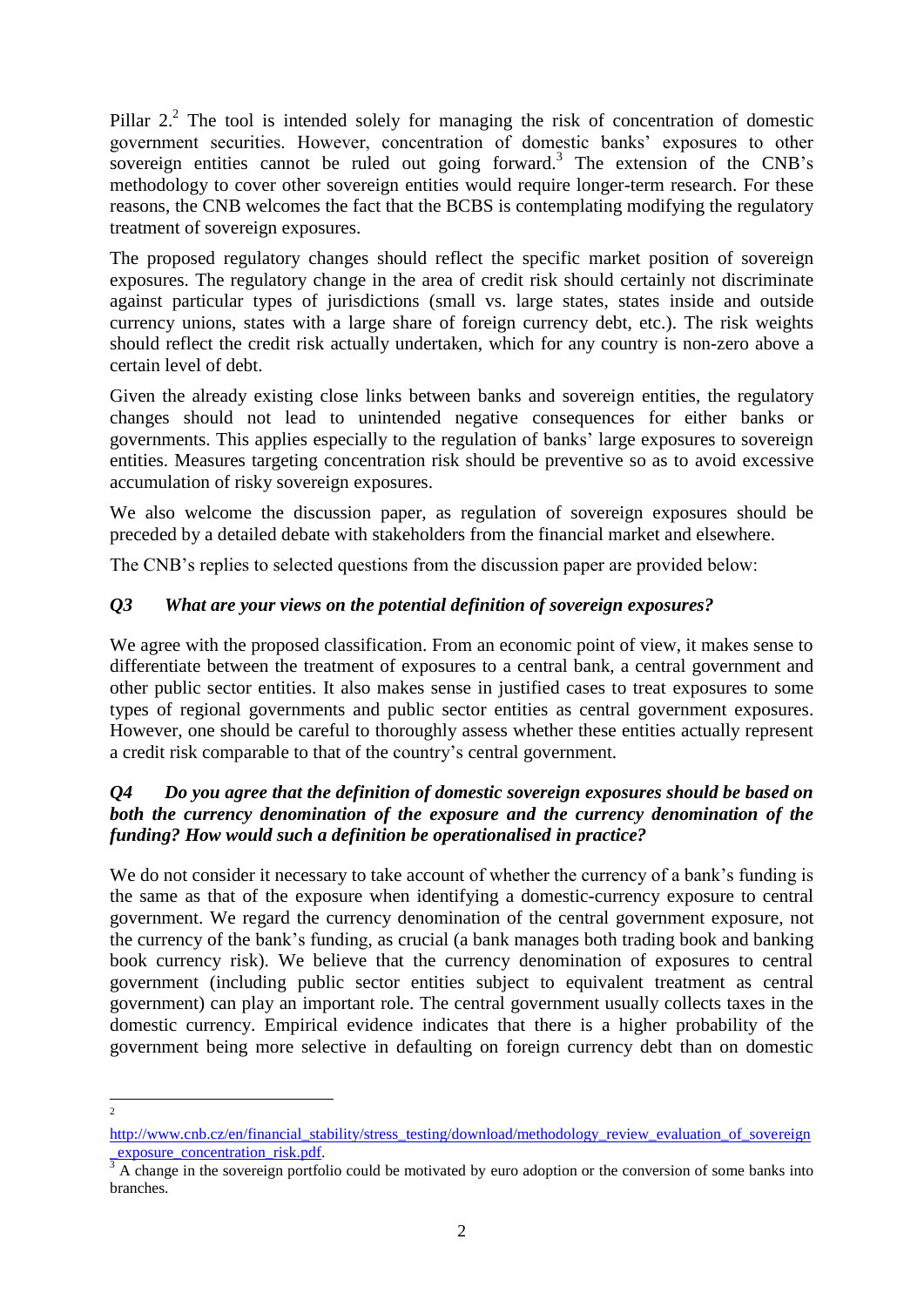currency debt. Domestic-currency exposures to central government are thus in theory associated with lower credit risk.

We therefore propose that only the currency denomination of the exposure should be taken into account.

#### *Q5 Do you agree with the potential relative rank ordering of different sovereign entities and with the principle of a potential risk equivalence criteria for treating certain noncentral government exposures as central government exposures? Do you have any comments on the criteria?*

We generally agree with the rank ordering of exposure risk given in the discussion paper. Firstly, we fully agree that central banks bear a significantly lower risk than central governments. We are also of the opinion that national authorities should have the discretion to exclude exposures to central banks from the exposure measure used in the calculation of the leverage ratio. This is because a significant part of these exposures can be a side effect of monetary policy that is beyond the control of institutions. Such approach would enable the impact of the implementation of monetary policy on institutions' balance sheets to be offset for the sake of proper coordination of monetary and macroprudential policies. Secondly, we agree that central governments are less risky than other sovereign entities.

As regards the issue of defining the conditions for the equivalent treatment of exposures to regional governments and other public sector entities as exposures to central government, it will be difficult to specify such conditions in practice. This will depend on the type of regulation adopted in the given jurisdiction and the specific assessment of the given institution and its supervisory authority. In general, we prefer very strict conditions allowing these entities to be treated as equivalent to central government by regulation.

We do not recommend a further breakdown by entities which do not meet the condition of central government equivalence. On the one hand, exposures to regional governments are usually associated with lower credit risk than those to other public debt entities, as they are generally harder to resolve and central governments are hence more motivated to rescue them if they run into difficulties. On the other hand, these entities are highly diverse and the above may not apply in many cases. All this complicates the setting of risk weights. The CNB therefore favours the option of making no further division so as not to reduce the transparency of the framework.

#### *Q6 Do you agree that capital requirements for sovereign exposures cannot be modelled robustly, and that such exposures should be subject to a standardised approach treatment as a result?*

The CNB fully agrees with the scepticism inside the BCBS regarding banks' ability to prudently model sovereign issuer default, that is, to model the risk parameters (PD and LGD) for estimating such default. The aim of the internal models in the Basel II regulatory framework was to use banks' expertise in the management of well-known and statistically robustly modellable risks such as the risk of default on standardised retail loans. Defaults by sovereign issuers are difficult to model due to the limited number of such events. Moreover, these default events are publicly known and individual banks thus do not have better information than other banks, supervisory authorities and the professional public for their modelling. In its supervisory activities, the CNB observes great diversity in the estimates for identical sovereign exposures made by banks using the IRB approach. This indicates the difficulty of robustly modelling credit risk for sovereign exposures and creates an unlevel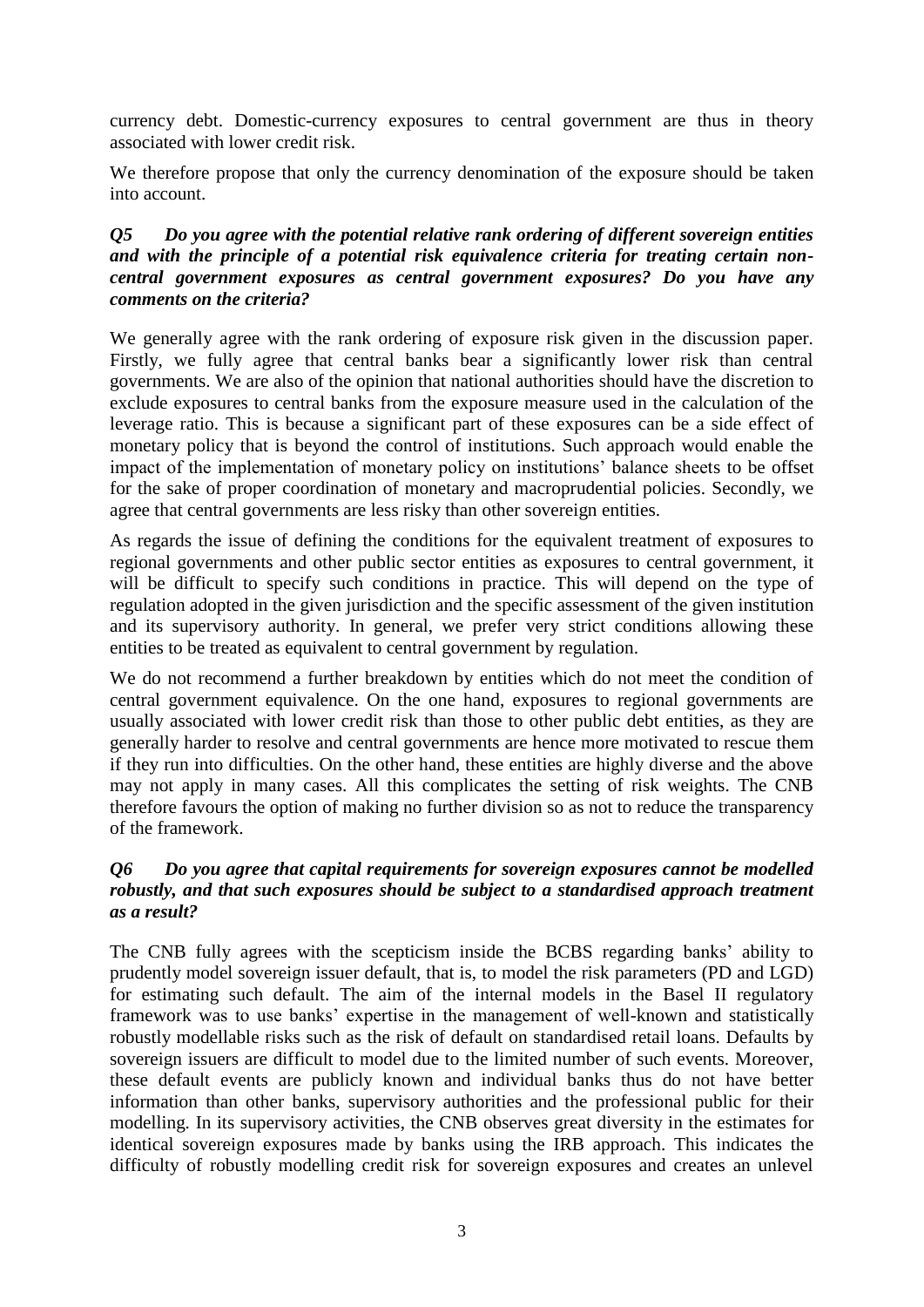playing field. The CNB sees no value added of internal models for sovereign credit risk arising from sovereign exposures in relation to the costs incurred by supervised institutions and by the supervisor. Given all these arguments, the CNB supports the abolition of the option of using the IRB approach for sovereign exposures.

We agree with the assessment contained in the discussion paper that for sovereign exposures, LGD is more difficult to model than PD. Removing the advanced IRB approach thus seems to be the first step. However, the BCBS's opinion that only the standardised approach is admissible for difficult-to-model risks, as presented in "Basel III: Finalising post–crisis reforms"<sup>4</sup>, is consistent with the removal of both variants of the IRB approach.

#### *Q7 What are your views about how a standardised approach treatment for sovereign exposures should be designed and calibrated? How should such an approach balance simplicity, comparability and risk sensitivity? Are there any holistic considerations which could justify a differentiated treatment across different types of sovereign entities, including the relative treatment of central bank and central government exposures?*

We see two fundamental issues as regards the proposed change to the standardised approach. The first is the **method for setting risk weights**. A look-up table using external rating categories (buckets) or a look-up table using value ranges of several indicators that display a good correlation with credit risk can be considered a suitable compromise between risk sensitivity and simplicity. The CNB sees pros and cons in both methods and is slightly more in favour of the external rating option. In addition, banks would have to evaluate indicators, an illustrative list of which would be recommended by the BCBS, for the purposes of determining internal capital under Pillar 2. Supervisory authorities would then review whether banks have a documented methodology for assessing sovereign exposure risks using these indicators and other available information and whether they prudently reflect the assessment results in their risk weights. The Pillar 1 risk weights would thus form a floor for the risk weights applied by banks for the purposes of determining internal capital (i.e. in Pillar 2).

Although Table 6 in the discussion paper is described as illustrative, we generally agree with the grading of risk weights in it. We believe that the BCBS's considerations imply the use of higher risk weights only for entities with poor ratings. This approach has the advantage that it increases political acceptance, as it allows for low risk weights for a large proportion of countries and reduces the negative impact of regulation on financial markets and sovereign issuers in countries that qualify for the highest rating grade. On the other hand, the table is not sufficiently granular. If the differences between risk weights were large, a "cliff effect" could occur if a change in an issuer's rating led to it being reclassified into a different regulatory bucket. However, "cliff effects" will also generally occur if risks weights are tied to several indicators.<sup>5</sup> For these reasons, we think it is desirable to consider increasing the number of buckets to six, as in the other exposure categories. We propose that the risk weight for safe buckets should increase only moderately. Conversely, that for worse buckets should rise sharply. Further differentiation between the sovereign exposures within one bucket should be done via Pillar 2.

The second fundamental issue is **whether the highest-quality central government bonds should have a zero or non-zero weight**. The principle of risk equivalence and prudence would require the weight to be non-zero. On the other hand, one needs to carefully consider the unintended consequences of a non-zero risk weight for the highest-quality central

 4 <https://www.bis.org/bcbs/publ/d424.pdf>

<sup>&</sup>lt;sup>5</sup> We consider the option of indicator values continuously mapped to risk weights to be too complicated, so we do not support it.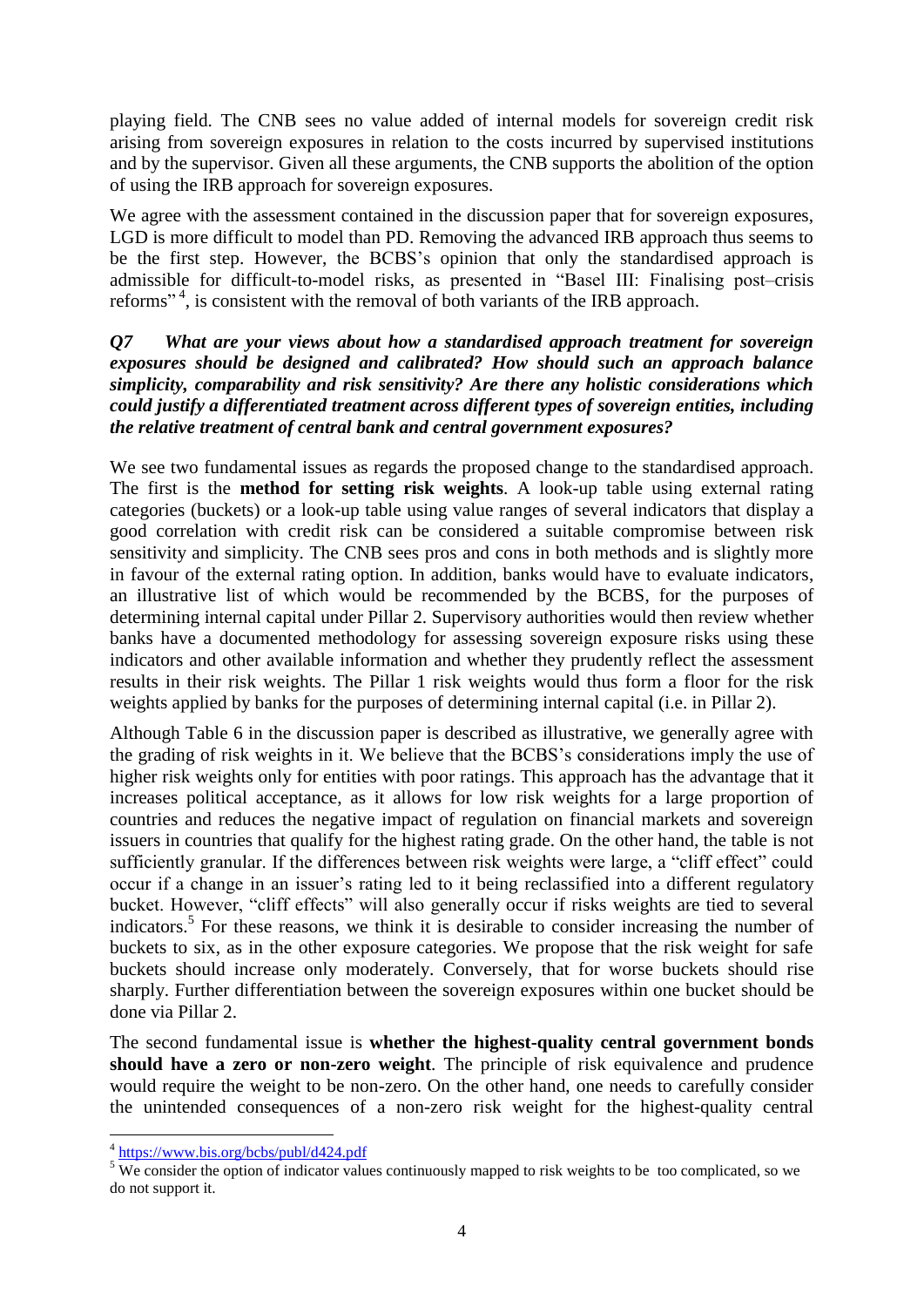government bonds amplified by other regulatory elements (such as the calculation of expected losses under IFRS 9 and LCR) or their mutual inconsistency. A change in demand for government bonds could also negatively affect issuers.

The CNB has always been of the opinion that there are no entirely risk-free assets. Therefore, it inclines to the view that even high-quality sovereign exposures to issuers other than the central bank should be generally assigned a non-zero, albeit very low, risk weight. The very low risk weights envisaged by the discussion paper would generate only modest capital requirements which would certainly not inhibit Czech banks from being compliant with the capital adequacy requirements. Such situation is highly likely to be the case in other jurisdictions as well. For this reason, the CNB agrees with the removal of the national discretion to treat sovereign exposures to central government as exposures to the central bank. Removal of the discretion would also be conducive to the level playing field at the global level. Consideration could be given to whether exposures should also be classified by residual maturity. Under such classification, securities with a residual maturity of up to two years, for example, would be assigned a lower risk weight than those with a residual maturity of, say, ten years. Bonds with a short residual maturity could be assigned a very low risk weight even if they had a slightly worse rating, as credit risk rises with increasing residual maturity of an instrument.

In any case, a long phase-in period should be allowed for the implementation of changes to the standardised approach so as to reduce the potential negative impacts associated with portfolio reallocation.

## *Q8 What role could specific non-rating indicators play in determining sovereign exposure risk weights in the potential standardised approach?*

The indicators presented in the discussion paper could reduce the negative effects of mechanistic reliance on external ratings. The CNB agrees that banks should use risk indicators and should do so under Pillar 2. Banks should incorporate the results of the sovereign exposure risk profile analyses using these indicators into their risk weights for the purposes of determining internal capital.

## *Q9 What are your views regarding the potential marginal risk weight add-on approach for mitigating sovereign concentration risk? Do you have any views on the potential design, granularity and calibration of such an approach?*

The CNB sees the risk of sovereign exposure concentration as crucial in the context of sovereign exposure regulation. The management of concentration risk should be based on the classification of sovereign exposures contained in the discussion paper, which the CNB supports.

Exposures to central government (and equivalent entities) should not be restricted by a hard concentration limit as in the other exposure categories – be it a 25% cap or any other. Sovereign exposures play an important role in the economy and the financial market, so hard limits could have highly undesirable impacts on, inter alia, banks' business models. We are of the opinion that the management of sovereign exposure concentration risk requires a special regime. We therefore regard a marginal risk weight add-on penalising a higher degree of concentration as an appropriate tool.

We also agree with the illustrative calibration according to which sovereign exposures of up to 100% of a bank's capital are not subject to an add-on due to their specific function on the market. We also consider it reasonable for the marginal risk weight add-on to rise steeply with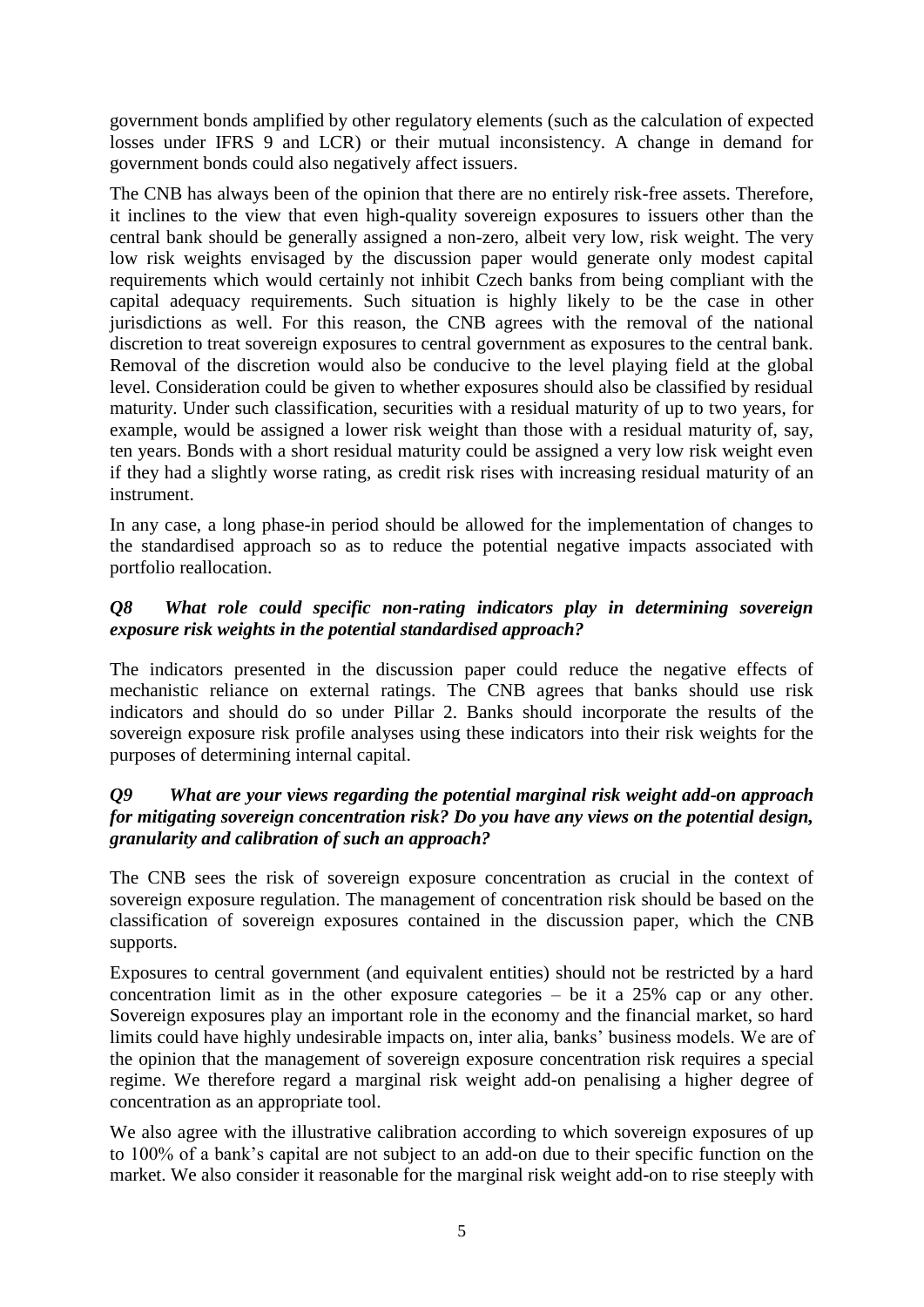continuing concentration. The risk weight add-on converges to a limit of 30% in the illustration, making concentrated holdings of sovereign exposures more capital-intensive than many other exposures (see Table 7, p. 29). We regard this as a suitable way of preventing excessive accumulation of sovereign exposures in banks' portfolios.

The multiplicative option for calculating the marginal risk weight add-on is interesting for its sensitivity to the concurrence of higher credit risk and higher concentration. Concentration risk is most capital intensive when the sovereign entity's credit risk is simultaneously increasing. However, it may be challenging to ensure that the risk weight for credit risk exactly reflects the level of risk (see Q7). We therefore suggest considering whether the proposed marginal risk weight add-ons for concentration risk in Table 7 should be extended to include a second dimension containing the credit risk of the exposure. This dimension could be tied to the proposed credit risk buckets (measured by either external ratings or indicators) in the standardised approach. Exposures with a higher credit risk would – at the same level of concentration – receive a higher risk weight. The advantage of this solution would be particularly apparent if a zero risk weight for credit risk was set under Pillar 1.

In the illustrative calibration (see Table 7, p. 29), the marginal risk weight add-on of 5% for an exposure bucket of 100–150% of capital does not seem fully consistent with the course of the add-on (see Chart 2). For this reason, we propose that a marginal add-on of 3% be used for this bucket.



Source: CNB

Note: The x-axis represents the exposure to the sovereign counterparty as a percentage of capital. The y-axis represents the marginal risk weight add-on calculated as the increase in riskweighted assets divided by the exposure value.

As the capital created using the risk weight add-on will not be sufficient to cover the entire loss in the event of sovereign issuer default, the role of concentration add-ons is primarily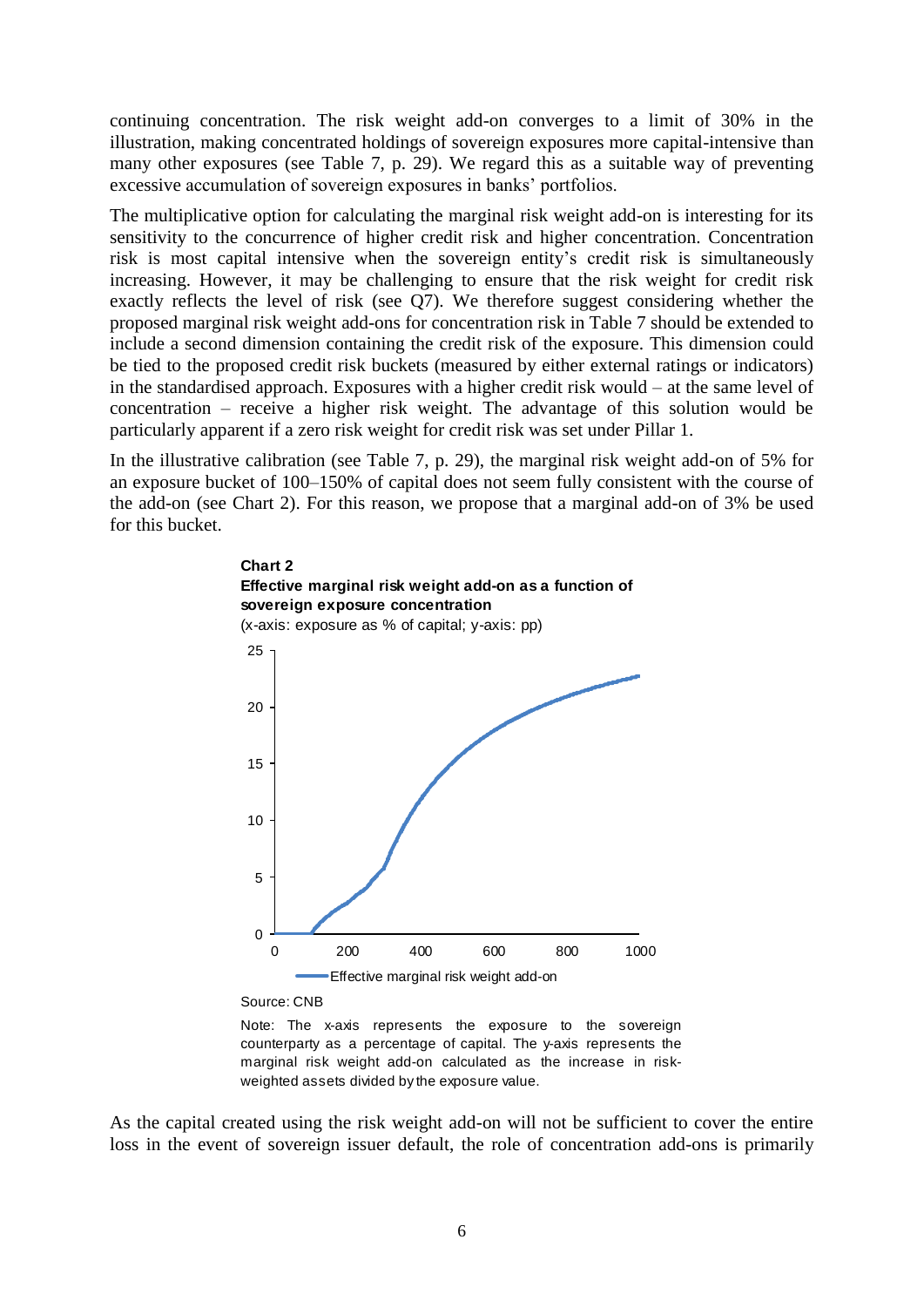preventive. The main aim is to at least partially increase a bank's resilience and motivate it to behave prudently.

Other public sector entities should not be subject to more favourable concentration limits than the private sector.

The CNB has long viewed sovereign exposure concentration risk as an important issue in the Czech Republic. In 2015 it therefore decided to start applying its own microprudential Pillar 2 supervisory tool to pre-empt this particular risk. The tool is designed to provide an incentive to credit institutions to adopt a prudent approach to sovereign exposures that are starting to take on systemic importance. The CNB reviews and evaluates once a year whether the arrangements, strategies, processes and mechanisms implemented by the institutions genuinely ensure safe and sound operation and proper management and coverage of the risk. The important component of the  $\overline{CNB}$ 's methodology<sup>6</sup> is the stress test of domestic public finance. The CNB has a positive experience with this tool, as turning the process into a regular publicly communicated exercise is viewed by the Czech Ministry of Finance (both the fiscal authority and the debt agency) as supportive to its objective of long-term fiscal stability. Institutions welcome the outcomes of the exercise as guidance for their risk assessment. The introduction of the tool did not receive negative comments from political representatives, the public sector or industry. It was orchestrated at a time of clearly sustainable public finance and thus very low sovereign risk, leading to no increase in capital requirements for banks or debt service cost to the government.

The CNB's tool is in line with the logic presented in this discussion paper. The fundamental principle here is to allocate additional capital to sovereign exposures in institutions exposed to concentration risk if elevated sovereign risk is identified. No capital add-on is asked for until the riskiness of sovereign exposures breaches pre-defined thresholds. The CNB's tool is applied only to classes of sovereign exposures with a systemically important share in the Czech banking sector. The main element of the tool is a percentage limit which divides that exposure into a below- and an above-limit part. The limit is a decreasing function of the PD by the particular sovereign expressed using a sovereign risk indicator (ISR) estimated by the CNB. If the ISR rises, the limit gradually falls. As a result, the above-limit part increases while the below-limit part decreases. The below-limit part continues to be regulated under Pillar 1. For the above-limit part, the credit institution will create an additional capital requirement under the following terms: a) if the three-year outlook for the ISR exceeds a "soft" threshold of 5% and the results of an expert analysis confirm the need, or automatically if the three-year outlook for the ISR exceeds a "hard" threshold of 8%; and b) if the credit institution does not already create sufficient capital for the coverage of concentration risk arising from sovereign exposures.

#### *Q10 What are current market practices related to haircuts for sovereign repo-style transactions? Do you believe that the current repo-style discretion to apply a haircut of zero should be removed from the credit risk mitigation framework?*

If the national discretion for a preferential risk weight was removed, removal of this type of discretion would also be consistent with the principle of risk equivalence and prudence. Sovereign exposures would then still be subject to the lowest collateral haircut by comparison with other asset types.

 $\frac{1}{6}$ 

[http://www.cnb.cz/en/financial\\_stability/stress\\_testing/download/methodology\\_review\\_evaluation\\_of\\_sovereign](http://www.cnb.cz/en/financial_stability/stress_testing/download/methodology_review_evaluation_of_sovereign_exposure_concentration_risk.pdf) exposure concentration risk.pdf.